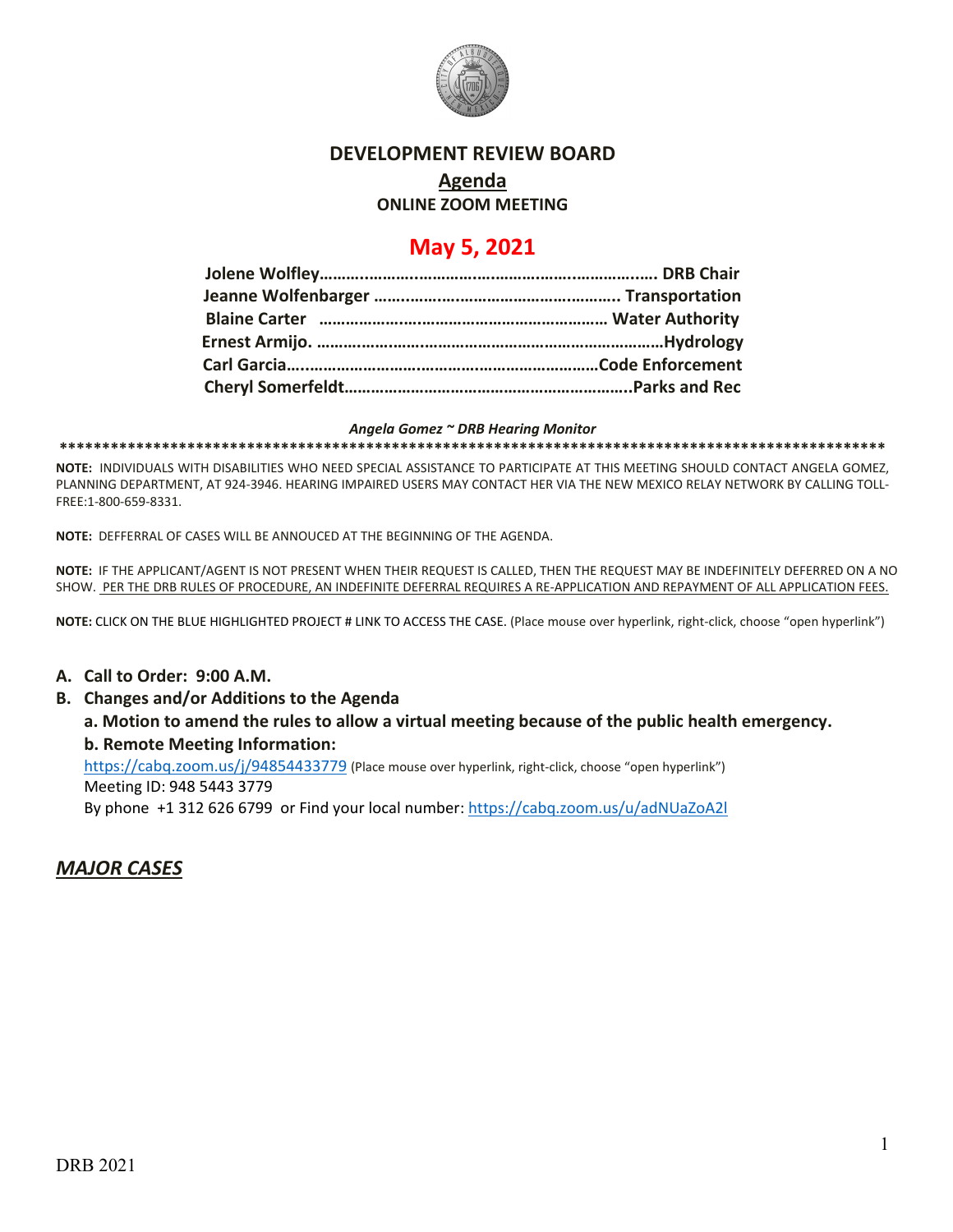| 1. | PR-2020-004747<br>SI-2021-00484 - SITE PLAN<br>SD-2021-00074 - PRELIMINARY PLAT | TIERRA WEST, LLC agent for 98TH & I-40 LAND LLC requests<br>the aforementioned action(s) for all or a portion of: TRACT<br>2 PLAT OF TRACTS 1 THRU 12, AVALON SUBDIVISION UNIT<br>5 zoned NR-BP, located on DAYTONA RD NW between I-40<br>and DAYTONA containing approximately 13.81 acre(s).<br>$(J-9)$                                                                                                                                                                                                                      |
|----|---------------------------------------------------------------------------------|-------------------------------------------------------------------------------------------------------------------------------------------------------------------------------------------------------------------------------------------------------------------------------------------------------------------------------------------------------------------------------------------------------------------------------------------------------------------------------------------------------------------------------|
|    |                                                                                 | PROPERTY OWNERS: 98 <sup>th</sup> & I-40 LAND LLC<br>REQUEST: SUBDIVIDE INTO TWO TRACTS, SITE PLAN FOR TWO<br>BUILDINGS 9,800 SQF and 12,500 SQF for HEAVY VEHICLE &<br>EQUIPMENT REPAIR, SERVICING AND MAINTENANCE                                                                                                                                                                                                                                                                                                           |
| 2. | PR-2020-004475<br>SI-2021-00254 - SITE PLAN                                     | JOE SLAGLE, ARCHITECT agent for CURTIS PINO request(s)<br>the aforementioned action(s) for all or a portion of LOT 21,<br>TRACT 2 BLOCK 9 UNIT 3, NORTH ALBUQUERQUE ACRES<br>zoned MX-L, located at 7413 HOLLY AVE NE between<br>LOUISIANA and WYOMING, containing approximately<br>1.0031 acre(s). (C-19)[Deferred from 3/31/21, 4/14/21]<br><b>PROPERTY OWNERS: CURTIS AND REBECCA PINO</b><br>REQUEST: 4,800 SQ FT DENTAL OFFICE AT GROUND LEVEL WITH 1000<br>SQ FT MEETING ROOM AT UPPER FLOOR. 3800 SQ FT OF LEASE SPACE |
| 3. |                                                                                 | ALSO INCLUDED.<br>KIMLEY-HORN agent for MACRITCHIE<br>requests the                                                                                                                                                                                                                                                                                                                                                                                                                                                            |
|    | PR-2020-004757<br>SI-2021-00307 - SITE PLAN<br>(sketch plat 12-9-20)            | aforementioned action(s) for all or a portion of TRACT C48<br>AND C49, TOWN OF ATRISCO GRANT, zoned NR-BP,<br>located on VOLCANO RD between CENTRAL AVE and<br><b>BRISTOL ST</b> containing approximately 9.59 acre(s). (K-9)<br>[Deferred from 3/31/21, 4/21/21]                                                                                                                                                                                                                                                             |
|    |                                                                                 | PROPERTY OWNERS: JUANITA GARCIA GONZALEZ<br>REQUEST: REVIEW OF PROPOSED RV STORAGE FACILITY ON 9.59 ACRE<br>SITE LOCATED AT THE NORTHWEST CORNER OF CENTRAL AVE AND<br><b>VOLCANO RD</b>                                                                                                                                                                                                                                                                                                                                      |
| 4. | PR-2020-003443<br>SD-2021-00027- PRELIMINARY PLAT<br>(sketch plat 3-4-20)       | <b>CONSENSUS PLANNING INC. agent for HOLLY PARTNERS</b><br>LLC request(s) the aforementioned action(s) for all or a<br>portion of: 20A-1, PARADISE NORTH zoned MX-L, located<br>on UNSER BLVD NW between BANDELIER DR NW and<br>McMAHON BLVD NW containing approximately 19.01<br>acre(s). (A-11)[Deferred from 3/10/21, 3/31/21, 4/14/2, 4/28/21]                                                                                                                                                                            |
|    |                                                                                 | PROPERTY OWNERS: HOLLY PARTNERS LLC<br>REQUEST: SUBDIVIDE EXISTING LOT INTO 9 NEW LOTS AND PROVIDE<br>REQUIRED PUBLIC INFRASTRUCTURE                                                                                                                                                                                                                                                                                                                                                                                          |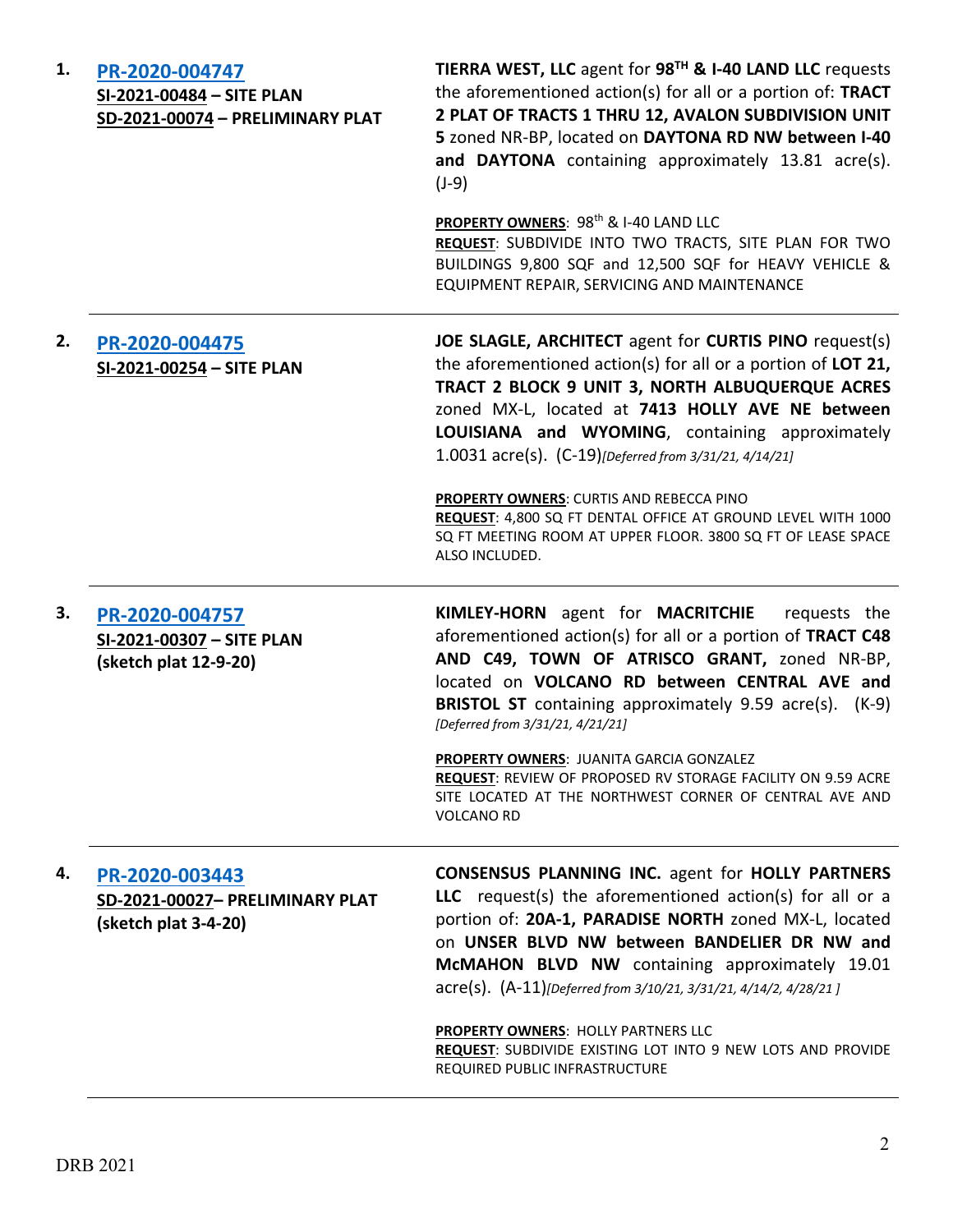**5. [PR-2020-004820](http://data.cabq.gov/government/planning/DRB/PR-2020-004820/DRB%20Submittals/PR-2020-004820_Apr_21_2021_supp/PR-2020-004820%20Supplemental%20DRB%20Submittal%204-15-21.pdf) (1003119) SI-2020-001468** – **SITE PLAN CONSENSUS PLANNING INC.** agent(s) for **MOUNTAIN CLASSIC REAL ESTATE** request(s) the aforementioned action(s) for all or a portion of: **TRACT 4-B1, HOME DEVELOPMENT ADDITION** zoned MX-M located at **25 HOTEL CIRCLE NE between LOMAS BLVD and INTERSTATE 40**, containing approximately 5.043 acre(s). (K-21)*[Deferred from 1/13/21, 2/3/21, 2/24/21, 3/10/21, 3/31/21, 4/21/21]* **PROPERTY OWNERS**: AMERSTONE INVESTMENTS LLC **REQUEST**: SITE PLAN FOR CONVERSION OF HOTEL TO MULTI-FAMILY RESIDENTIAL USE **6. [PR-2019-002761](http://data.cabq.gov/government/planning/DRB/PR-2019-002761/DRB%20Submittals/PR-2021-002761_%20May_05_2021_supp/) SI-2021-00255 – SITE PLAN AMENDMENT CONSENSUS PLANNING INC.** agent for **LEGACY DEVELOPMENT & MANAGEMENT, LLC** request(s) the aforementioned action(s) for all or a portion of **LOTS 8-A & 23-A BLOCK 26 TRACT A UNIT B, NORTH ALBUQUERQUE ACRES** zoned NR-BP and MX-L, located at **6501 EAGLE ROCK AVE NE between SAN PEDRO DR NE and LOUISIANA BLVD NE**, containing approximately 5.6759 acre(s). (C-18)*{Deferred from 4/14/2, 4/21/21]* **PROPERTY OWNERS**: LEGACY DEVELOPMENT & MANAGEMENT, LLC **REQUEST**: MAJOR AMENDMENT TO REMOVE LOT 8-A FROM PRIOR SITE PLAN APPROVAL **7. [PR-2019-002761](http://data.cabq.gov/government/planning/DRB/PR-2019-002761/DRB%20Submittals/PR-2021-002761_%20May_05_2021_supp/) SI-2021-00256 – SITE PLAN CONSENSUS PLANNING INC.** agent for **LEGACY DEVELOPMENT & MANAGEMENT, LLC** request(s) the aforementioned action(s) for all or a portion of **LOTS 8-A, 11 & 12, 26 TRACT A UNIT B, NORTH ALBUQUERQUE ACRES** zoned MX-L, located at **6700 & 6716 MODESTO AVE NE between SAN PEDRO DR NE and LOUISIANA BLVD NE**, containing approximately 4.7885 acre(s). (C-18) *{Deferred from 4/14/2, 4/21/211]* **PROPERTY OWNERS**: LEGACY DEVELOPMENT & MANAGEMENT, LLC

DEVELOPMENT

**REQUEST**: SITE PLAN FOR 120-UNIT MULTI-FAMILY RESIDENTIAL

*MINOR CASES*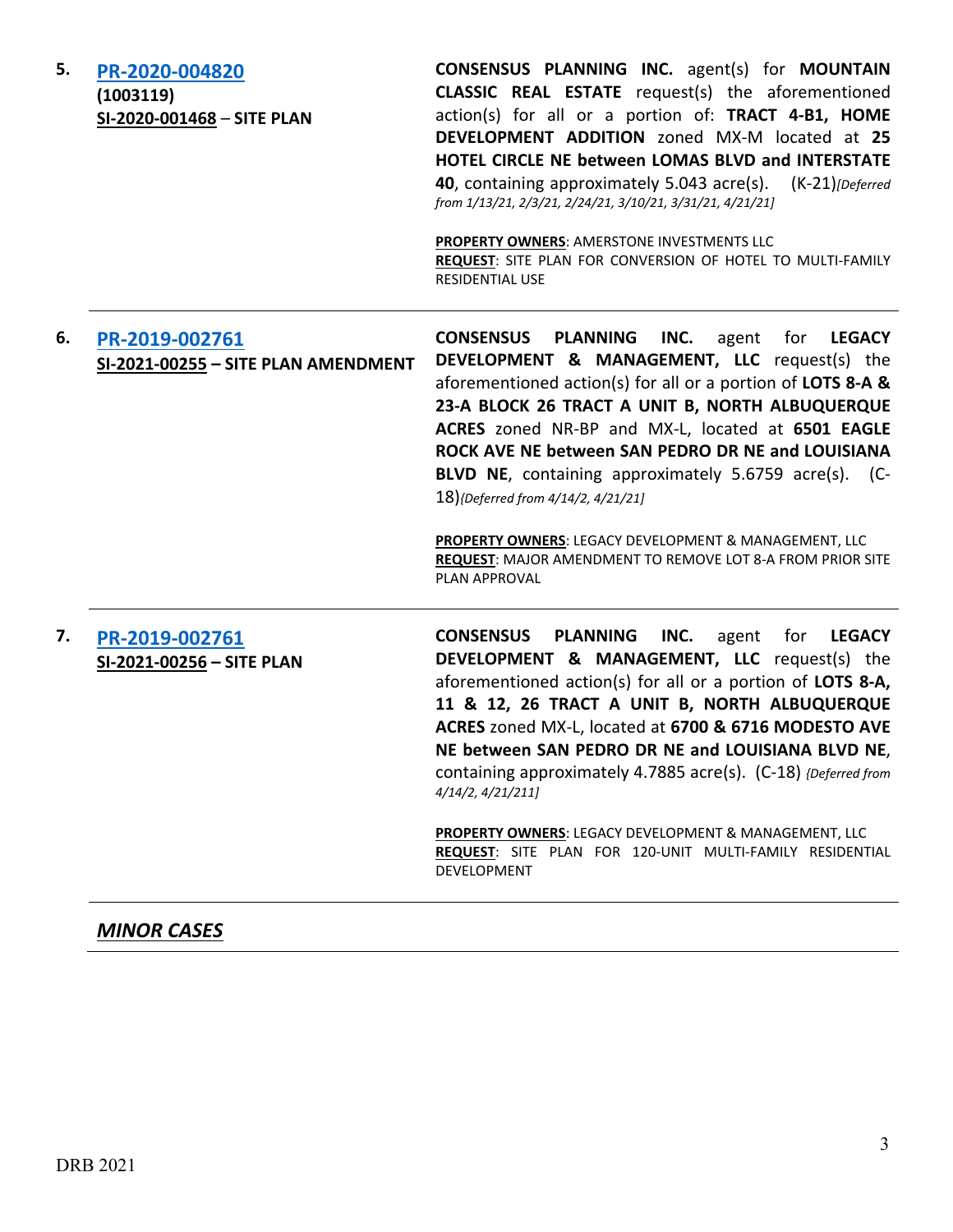| 8.  | PR-2019-002761<br>SD-2021-00053 - PRELIMINARY/FINAL<br><b>PLAT</b><br>SD-2019-00056-VACATION OF PUBLIC<br><b>EASEMENT 15-foot gas line easement</b><br>SD-2019-00055 - VACATION OF PUBLIC<br><b>EASEMENT 20-foot public water line</b><br>SD-2021-00054 - VACATION OF PUBLIC<br><b>EASEMENT 5-foot PNM and MST&amp;T</b><br>easement. | CSI - CARTESIAN SURVEY'S INC. agent for FAIZEL KASSEM<br>C/O KASSAM LAND ACQUISITION 9 LLC request(s) the<br>aforementioned action(s) for all or a portion of 8-A, 11 & 12<br>BLOCK 26 NAA, TR. A, UNIT B zoned NR-BP, located on<br>MODESTO AVE between OBSIDIAN ST NE and SAN PEDRO<br>DR NE, containing approximately 4.7885 acre(s). (C-<br>18)[Deferred from 3/31/21, 4/14/21 4/21/211]<br>PROPERTY OWNERS: FAIZEL KASSEM C/O KASSAM LAND ACQUISITION<br>9 LLC<br>REQUEST: SUBDIVIDE EXISTING 3 LOTS INTO 1 INDIVIDUAL LOT,<br>VACATE EASEMENTS, GRANT EASEMENTS AND DEDICATE RIGHT-OF-<br><b>WAY</b> |
|-----|---------------------------------------------------------------------------------------------------------------------------------------------------------------------------------------------------------------------------------------------------------------------------------------------------------------------------------------|------------------------------------------------------------------------------------------------------------------------------------------------------------------------------------------------------------------------------------------------------------------------------------------------------------------------------------------------------------------------------------------------------------------------------------------------------------------------------------------------------------------------------------------------------------------------------------------------------------|
| 9.  | PR-2020-004138<br>SD-2021-00076 - PRELIINARY/FINAL<br><b>PLAT</b>                                                                                                                                                                                                                                                                     | HUITT-ZOLLARS, INC. SCOTT EDDINGS agent(s) for MDS<br><b>DEVELOPMENT, LLC</b> request(s) the aforementioned<br>action(s) for all or a portion of: TRACT A-1-A-5 & TRACT A-<br>4, MESA DEL SOL INNOVATION PARK zoned PC, located on<br><b>BOBBY FOSTER, containing approximately 33.3 acre(s). (R-</b><br>15){Deferred from 4/21/21]<br><b>PROPERTY OWNERS: MDS INVESTMENTS</b><br>REQUEST: FINAL PLAT CTREATING FOUR LOTS FROM TWO                                                                                                                                                                         |
| 10  | PR-2021-005296<br>SD-2021-00058 - PRELIMINARY/FINAL<br><b>PLAT</b>                                                                                                                                                                                                                                                                    | <b>ISAACSON &amp; ARFMAN, INC.</b> agent(s) for <b>STORAGE</b><br><b>ENTERPRISES</b> request(s) the aforementioned action(s) for<br>all or a portion of: TRACT 1-A1, MUELLER INDUSTRIAL,<br>TRACT C4, LANDS OF MENAUL SCHOOL, INC., zoned<br>NR-GM, located at 720 CANDELARIA RD NE between<br>CANDELARIA RD NE and MENAUL BLVD NE, containing<br>approximately 7.8883 acre(s). (H-15) (Deferred from 4/7/21,<br>4/21/21<br><b>PROPERTY OWNERS: STORAGE ENTERPRISES LLC &amp; RJ</b><br><b>ENTERPRISEINVESTMENTS LLC</b><br><b>REQUEST: SUBDIVISION OF LAND</b>                                            |
| 11. | PR-2021-005079<br>SD-2021-00084 - PRELIMINARY/FINAL<br><b>PLAT</b><br>VA-2021-00108 - SIDEWALK WAIVER<br><b>Amherst</b><br>VA-2021-00111 - SIDEWALK WAIVER<br><b>Hyder</b>                                                                                                                                                            | ARCH + PLAN LAND USE CONSULTANTS agent(s) for REID<br><b>FAMILY RVT</b> request(s) the aforementioned action(s) for all<br>or a portion of: LOTS 9 THRU 12, BLOCK 17, MONTEREY<br>HILLS ADDITION, zoned R1-D, located at 3335 HYDER SE,<br>containing approximately 0.9626 acre(s). (L-16)<br>PROPERTY OWNERS: REID FAMILY RVT<br>REQUEST: LOT CONSOLIDATION OF 4 LOTS INTO 1 LOT AND WAIVER OF<br>1.5 FOOT TO REQUIRED MINIMUM OF 5' SIDEWALK WIDTH ON<br><b>AMHERST DRIVE</b>                                                                                                                            |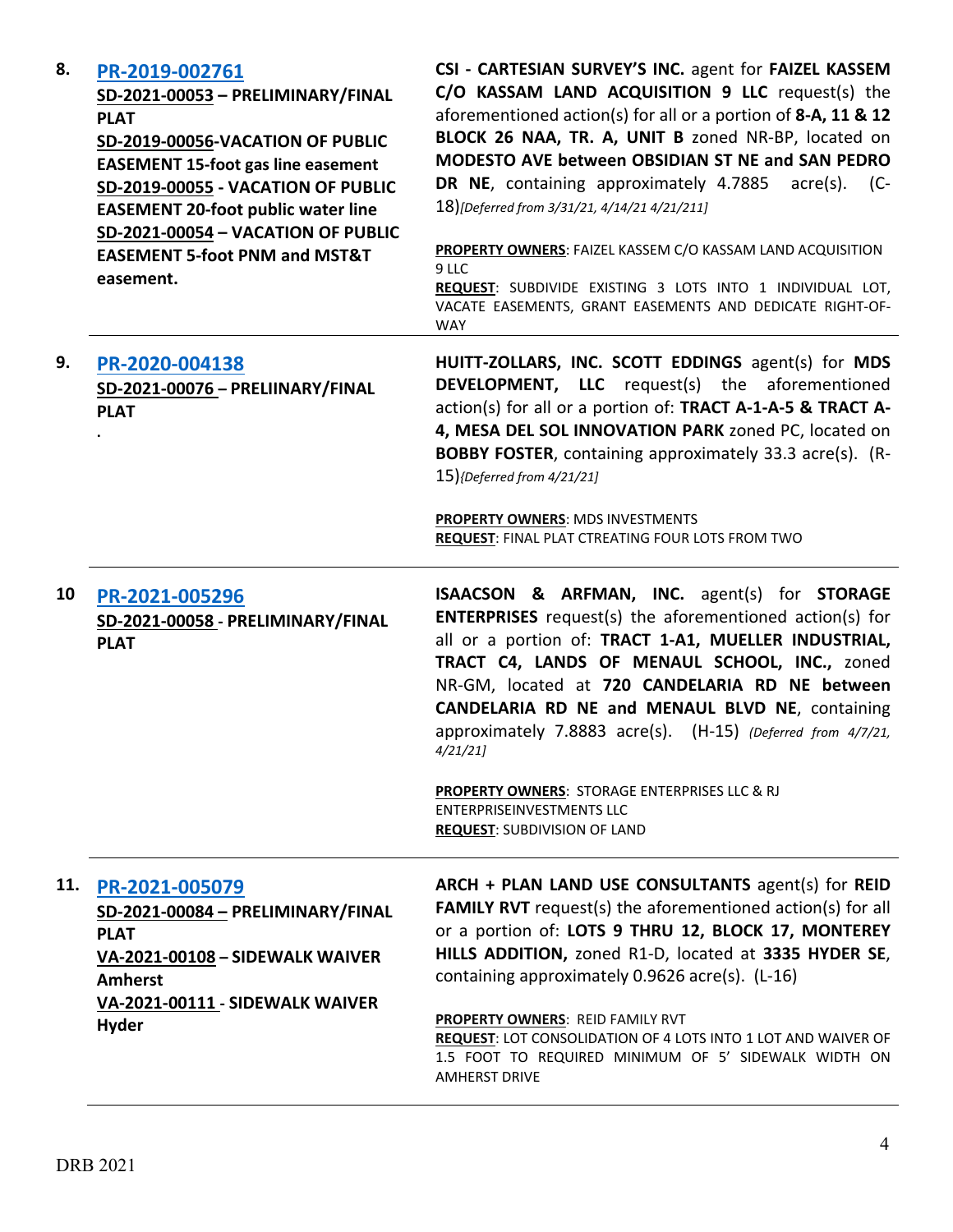#### **12. [PR-2018-001842](http://data.cabq.gov/government/planning/DRB/PR-2018-001842/DRB%20Submittals/PR-2018-001842_May_5_2021/Application/PR%202018-001842%20FINAL%20PLAT%20-%20MAJOR%20SUBD.pdf)**

**ARCH + PLAN LAND USE CONSULTANTS** agent(s) for **CLEARBROOK INVESTMENTS** request(s) the aforementioned action(s) for all or a portion of: **TRACT 4-A, HORIZON VILLAGE,** zoned R-ML, **located on HORIZON BLVD between ALAMEDA BLVD and BALLOON MUSEUM DR**, containing approximately 2.92 acre(s). (C-17)

**PROPERTY OWNERS**: CLEARBROOK INVESTMENTS **REQUEST**: CREATE 30 LOTS FROM ONE EXISTING TRACT

## *SKETCH PLAT*

| 13. | PR-2021-004967<br>PS-2021-00055 - SKETCH PLAT | ARCH + PLAN LAND USE CONSULTANTS agent(s) for<br><b>LAURIE</b><br><b>JOSEPH</b><br><b>AND</b><br><b>GRADY</b><br>request(s)<br>the<br>aforementioned action(s) for all or a portion of: LOTS A-2-A<br>& LOT A1-A1, zoned R-A, located at 3815 PEDRONCELLI<br>NW between RIO GRANDE BLVD and ELFEGO RD,<br>containing approximately 1.2324 acre(s). (F-13)<br>PROPERTY OWNERS: JOSEPH AND LAURIE GRADY<br><b>REQUEST: CREATE 4 LOTS FROM 2 EXISTING LOTS</b>                                                |
|-----|-----------------------------------------------|------------------------------------------------------------------------------------------------------------------------------------------------------------------------------------------------------------------------------------------------------------------------------------------------------------------------------------------------------------------------------------------------------------------------------------------------------------------------------------------------------------|
| 14. | PR-2021-005390<br>PS-2021-00053 - SKETCH PLAT | CSI - CARTESIAN SURVEY'S INC. agent(s) for GREATER<br>ALBUQUERQUE HOUSING PARTNERSHIP request(s) the<br>aforementioned action(s) for all or a portion of: LOTS 1<br>THRU 22 BLOCK 34, VALLEY VIEW ADDITION zoned MX-M,<br>located at 5000 CENTRAL AVE SE between JACKSON ST SE<br>and MANZANO ST SE, containing approximately 1.5900<br>$\arccos(5)$ . (K-17)<br>PROPERTY OWNERS: VICTOR AND FRANCISCA MARTINEZ<br>REQUEST: REVIEW FOR LOT LINE ELIMINATION TO CREATE ONE NEW<br>LOT FROM 22 EXISTING LOTS |
| 15. | PR-2021-005391<br>PS-2021-00054 - SKETCH PLAT | SBS CONSTRUCTION agent(s) for ELICEO AND ADELITA<br><b>MORALES</b> request(s) the aforementioned action(s) for all or<br>a portion of: TRACT 474 AND 473 UNIT 7, TOWN OF<br>ATRISCO GRANT zoned A-1, located at SAGE RD SW,<br>between SAN IGNACIO RD SW and SAGE RD SW containing<br>approximately 10.00 acre(s). (L-10)                                                                                                                                                                                  |
|     |                                               | PROPERTY OWNERS: ELICEO AND ADELITA MORALES<br>REQUEST: REQUEST INFORMATION FOR POSSIBILITY OF ANNEXATION<br>AND ESTABLISHMENT OF ZONING.                                                                                                                                                                                                                                                                                                                                                                  |